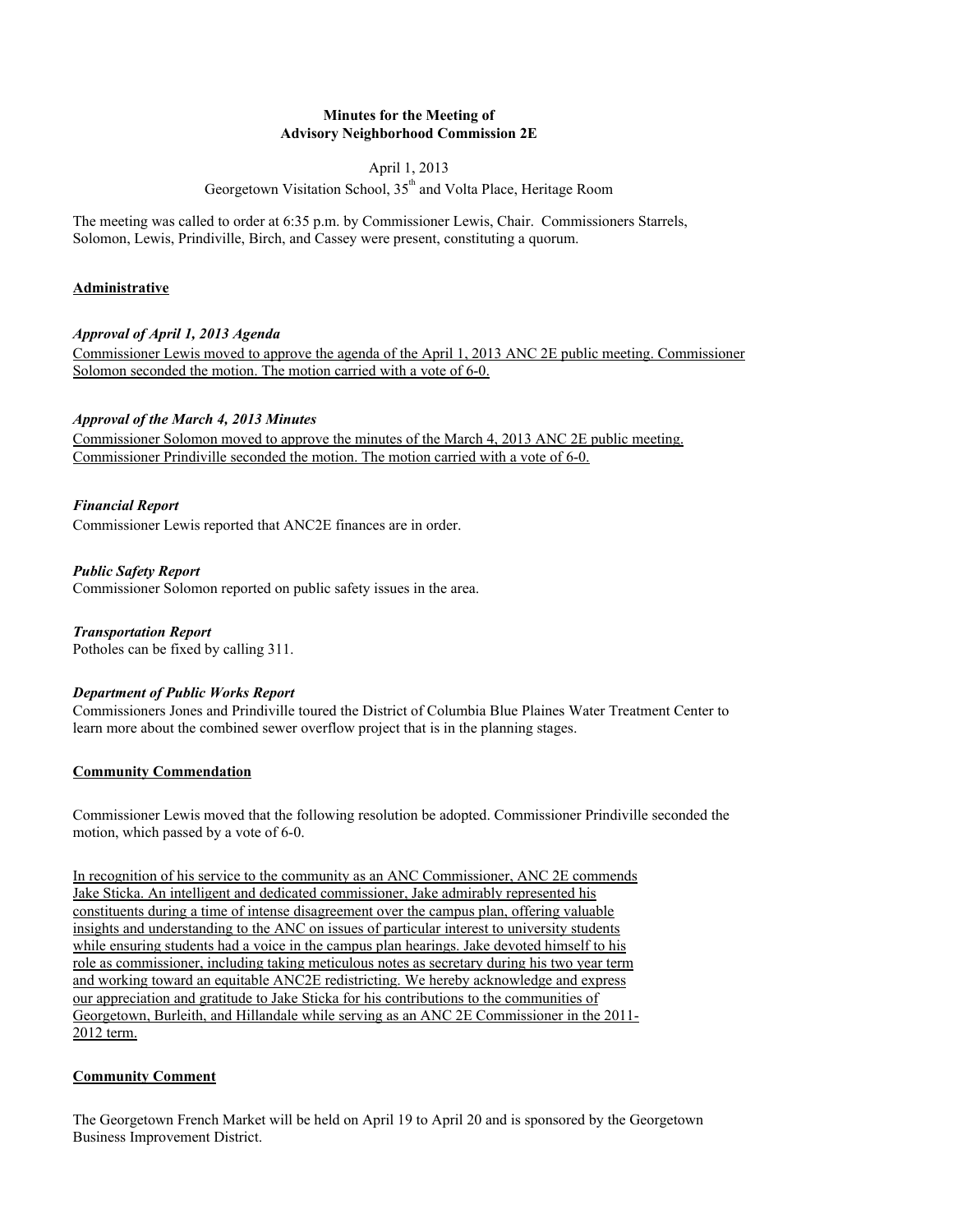The Avon Walk for Breast Cancer will be held on May 4, 2013.

James Bulger from the Mayor's Office reported on upcoming town hall meetings with the Mayor throughout the city, including a meeting for Ward 2, for community conversations on the Mayor's proposed FY 2014 budget.

## **New Business**

*Commissioner Birch chaired the meeting while Commissioner Lewis abstained from participation and voting on the following matter.*

*Commissioner Eason arrived. With seven commissioners present, a quorum remained.*

#### **CAG proposal re residential zoning in the Georgetown Historic District**

Commissioner Birch made the following motion, which was seconded by Commissioner Starrels. The motion carried with a vote of 7-0.

ANC 2E is pleased to endorse the prototype customized zoning plan proposed by the Citizens Association of Georgetown to the DC Office of Planning. Through a detailed and thorough process of examination and discussions with the community, this proposed plan for Georgetown recognizes the objective of preserving the historic character of the landmark district of Georgetown while addressing many of the goals set forth by the Office of Planning in developing a comprehensive, citywide zoning review. Indeed, in promoting such goals as urban density and mixed use, we believe that Georgetown in its development as a community represents the achievement of such goals and can serve as a model for other communities in the District of Columbia.

ANC 2E supports the components of the Georgetown prototype customized zoning plan addressing building height, lot occupancy, front and side setbacks, use categories, accessory buildings, accessory dwelling units, and alley lot buildings. We believe that these provisions proposed in the Georgetown prototype plan are compatible with the goals of the comprehensive revision of DC zoning regulations while maintaining the desirable elements of the historic character of Georgetown embodied in much of what is envisioned by the Office of Planning for neighborhoods throughout the city.

*Commissioner Lewis resumed his duties as chair of the commission.*

#### **Concerts in the Park sponsored by CAG - May and June 2013 at Rose Park and Volta Park**

Commissioner Lewis made the following motion, which was seconded by Commissioner Solomon. The motion carried with a vote of 7-0.

#### ANC2E supports the concerts in the park series in May and June, 2013 held in Rose and Volta Parks.

#### **Best Buddies Challenge (bike ride) - October 19, 2013**

Commissioner Starrels made the following motion, which was seconded by Commissioner Cassey. The motion carried with a vote of 7-0.

ANC2E supports the Best Buddies Challenge on October 19, 2013. We ask that the race conform to the time and other restrictions.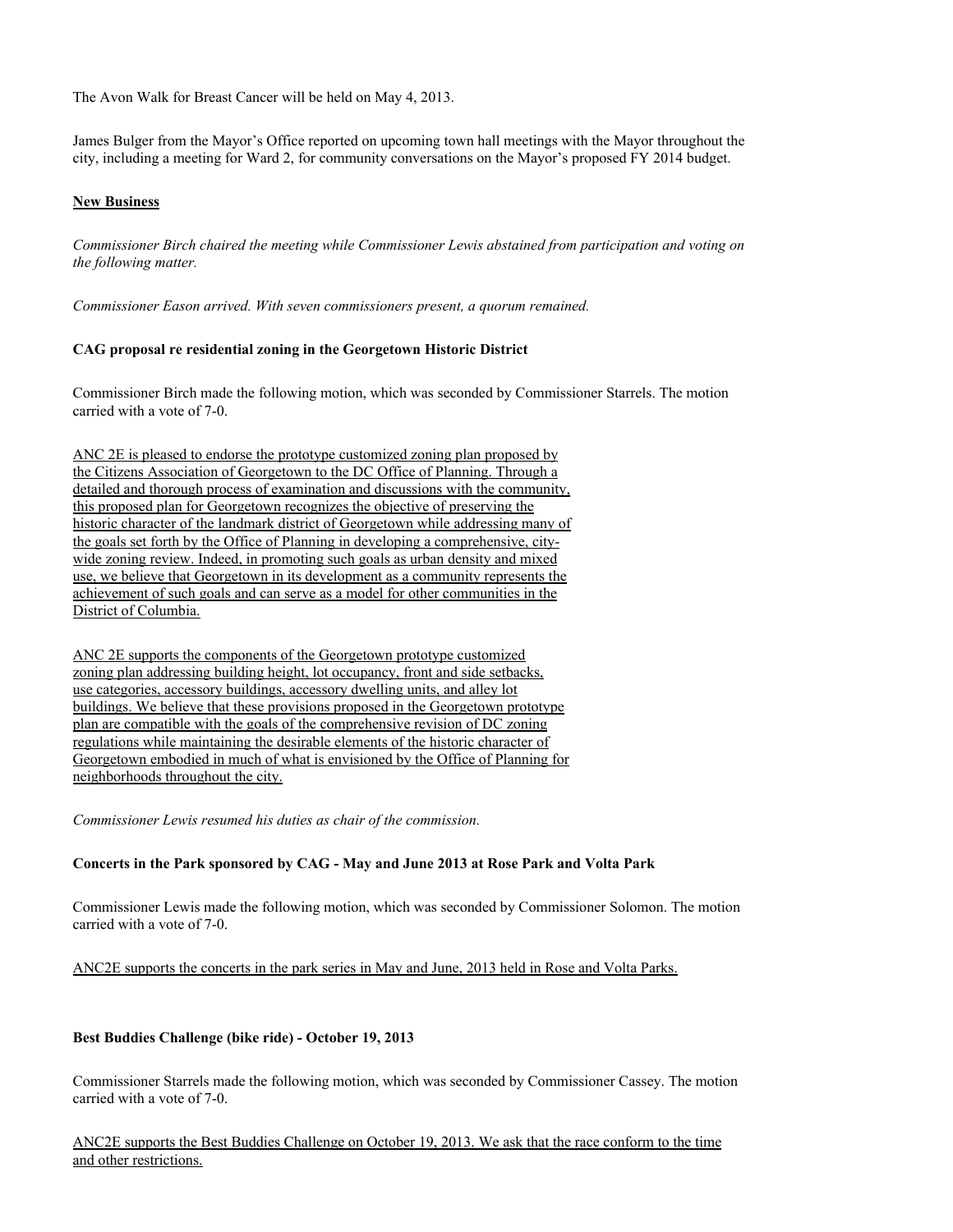### **Out of the Darkness Overnight (a late-night walk, sidewalks only) - June 1-2, 2013**

Commissioner Lewis made the following motion, which was seconded by Commissioner Prindiville. The motion carried with a vote of 7-0.

ANC2E does not object to the permit for the use of the Jelleff Recreation Center for the Out of the Darkness Overnight on the night of June 1, 2013 and the early morning of June 2, 2013. We understand and appreciate that the sponsor will mark their maps noting the Georgetown and Burleith residential areas.

### **Thai Festival, Royal Embassy of Thailand (request to close Wisconsin Avenue, NW, from 1am to 8pm Saturday, June 29) – June 29, 2013**

Commissioner Starrels made the following motion, which was seconded by Commissioner Prindiville. The motion carried with a vote of 7-0.

ANC2E does not approve of the closure of Wisconsin Avenue NW. ANC2E invites the Embassy to liaison with MPD and DDOT to investigate the parkway on the east side of Wisconsin Avenue north of South St. NW and the alley as a possible alternative.

#### **Electronic Bus arrival signage in the Georgetown commercial area**

Commissioner Lewis made the following motion, which was seconded by Commissioner Prindiville. The motion carried with a vote of 7-0.

While ANC2E does not in general favor electronic signage in the Georgetown historic district, we would not necessarily be opposed to electronic bus arrival information signage in a store front window near a bus stop provided that such signage would only be permissible if approved as to size, location, and visual aspects by the Old Georgetown Board of the Fine Arts Commission.

### **Request to DDOT for Residential Parking Permit signage for the 3200 block of Grace Street, NW, west of Cecil Place**

Commissioner Starrels made the following motion, which was seconded by Commissioner Solomon. The motion carried with a vote of 7-0.

ANC2E supports Residential Parking Permit signage for the 3200 block of Grace Street, NW, west of Cecil Place.

#### **Georgetown Farmers Market in Rose Park**

Commissioner Birch made the following motion, which was seconded by Commissioner Solomon. The motion carried with a vote of 7-0.

ANC2E heartily endorses and supports another successful year of the Georgetown Farmers Market in Rose Park from May to October, 2013.

# **ABC**

#### **Noodles & Company, 1815 Wisconsin Avenue, ABRA-91044 (application for a license)**

Commissioner Birch made the following motion, which was seconded by Commissioner Starrels. The motion carried with a vote of 7-0.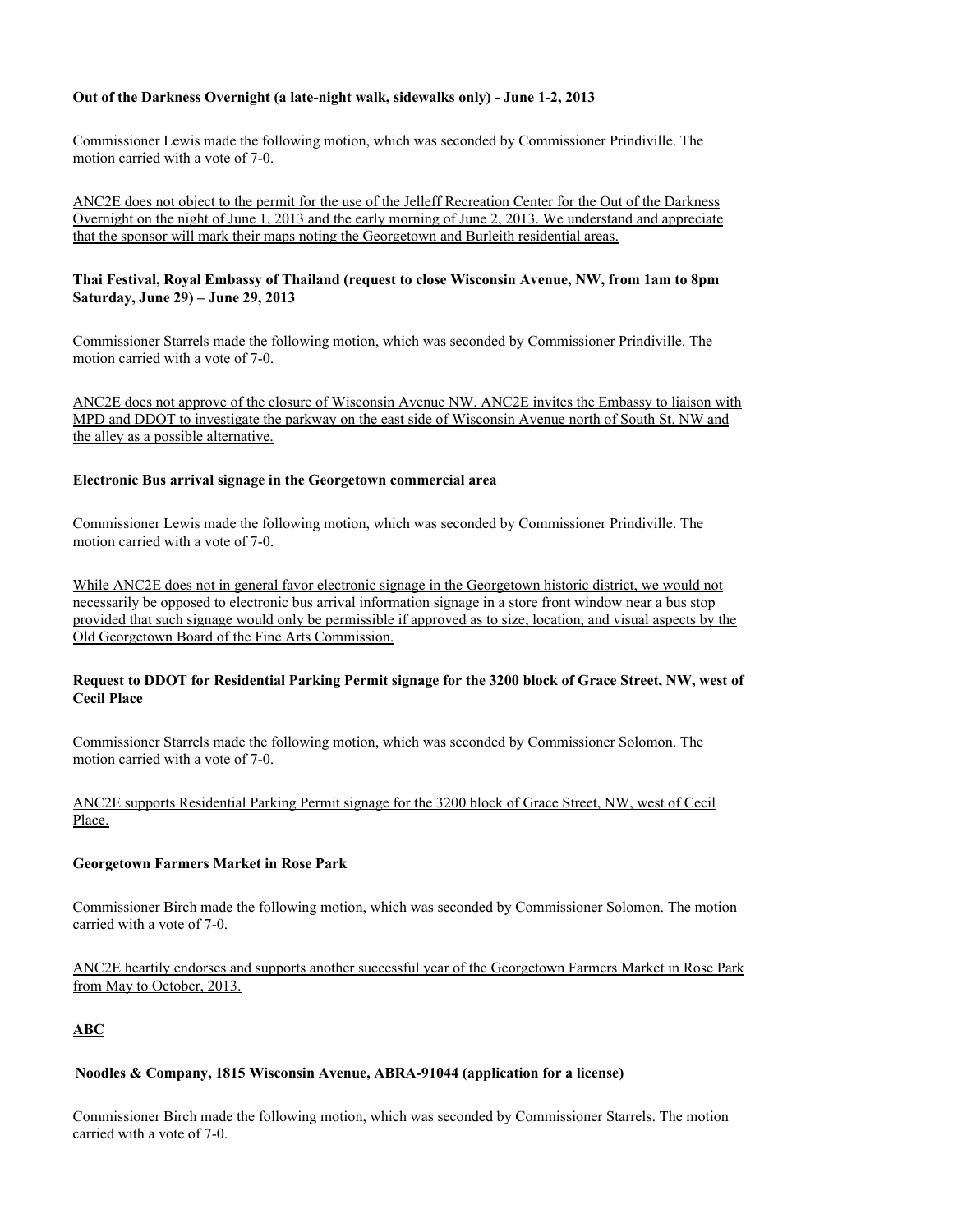## **Old Glory, 3139 M Street, NW, ABRA License No. 21725, Voluntary Agreement**

Commissioner Starrels made the following motion, which was seconded by Commissioner Birch. The motion carried with a vote of 6-1, with Commissioner Eason voting no.

ANC 2E agrees to the amendment to the Settlement Agreement with Old Glory, which amends the maximum occupancy of the Summer Garden at the establishment to 85 persons.

### **Farmers Fishers Bakers, 3000 K Street, NW, Voluntary Agreement**

Commissioner Starrels made the following motion, which was seconded by Commissioner Solomon. The motion carried with a vote of 6-1, with Commissioner Prindiville voting no.

ANC 2E endorses the addendum to the voluntary agreement with the provision on paragraph 2 and paragraph 4 pertaining to the outside dining numbers that the maximum will be 85 but the maximum agreeable to the the Washington Harbor Condominium Association.

#### **Old Georgetown Board**

Commissioner Birch chaired the meeting for consideration of the following OGB-related matters. Commissioner Lewis did not participate in the discussion or vote regarding any of these matters.

*Regular Calendar*

#### **Private Projects**

*Commissioner Eason left the meeting. With six commissioners present, a quorum remained.*

**SMD 02, 1690 32<sup>nd</sup> Street, NW, OG 13-134** (HPA 13-233) Residence, Pave front yard, Permit

Commissioner Birch made the following motion, which was seconded by Commissioner Prindiville. The motion carried with a vote of 5-0.

ANC2E has reservations about the proposed construction of a brick patio at  $1690 32^{nd}$  St. NW due to the loss of permeable surface and the loss of the unified character of the houses on that block of  $32<sup>nd</sup>$  Street. Nevertheless, we would encourage a landscaping plan which ameliorate our concerns.

**SMD 03, 1344 Wisconsin Avenue, NW (and 1340 Wisconsin Avenue, NW) OG 13-137** (HPA 13-236) Commercial, Alterations to storefronts, rooftop mechanical equipment, Permit

Commissioner Birch made the following motion, which was seconded by Commissioner Prindiville. The motion carried with a vote of 5-0.

ANC2E favors minimum signage, no objection to the lettering on the band above the show windows on the two facades, we prefer that the signage throughout is a single color. We object to the blade sign, which is unnecessary and does not meet our criteria that this ANC applies to blade signs. We support all efforts to repair existing doors and windows and we encourage the Old Georgetown Board to investigate the retention of the existing doorway entrance. We are concerned about the highly visible appearance of the mechanical equipment on the roof and urge OGB to address that issue. We generally oppose masking of windows, which project a deadened space and interfere with the transparency we encourage between the sidewalk and businesses in the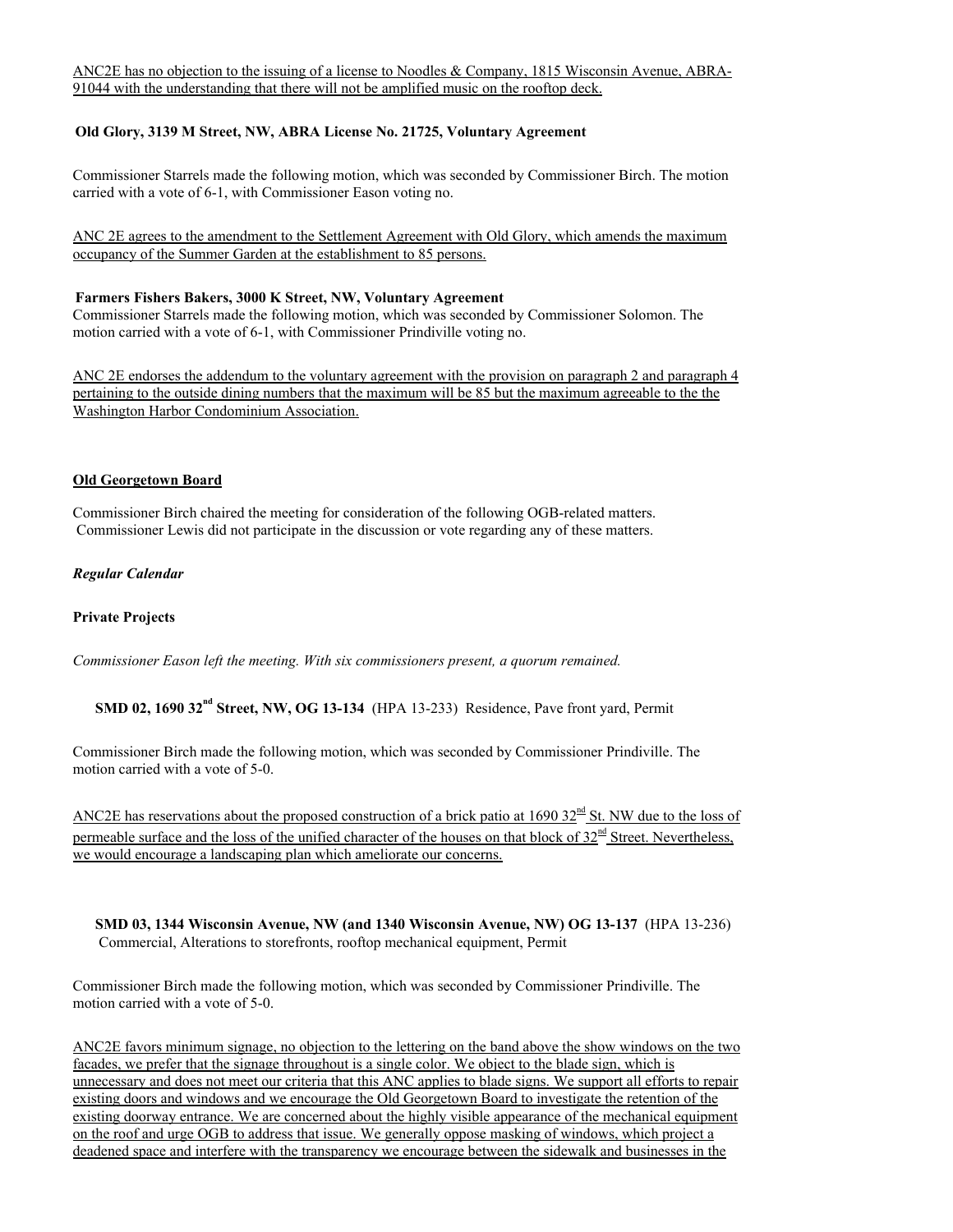**SMD 03, 1413 Wisconsin Avenue, NW, OG 13-139** (HPA 13-238) Commercial, Sign for "Reddz Trading," Permit

Commissioner Birch made the following motion, which was seconded by Commissioner Prindiville. The motion carried with a vote of 5-0.

#### ANC2E has no objection.

**SMD 05, 1050 31<sup>st</sup> Street, NW, OG 13-146** (HPA 13-245) Hotel, New flagpoles, Permit – revision to permit

Commissioner Birch made the following motion, which was seconded by Commissioner Starrels. The motion carried with a vote of 5-0.

ANC2E has no objection to the principle of flags displayed in front of hotels as is typical in Georgetown. We are aware that the new Capella Hotel is seeking approval for flags that we expect to be in keeping with the typical display at other hotels.

**SMD 05, 3000 K Street, NW, OG 13-125** (HPA 13-203) Mixed-use complex, New outdoor seating terrace for "Tony & Joe Seafood," Permit

Commissioner Starrels made the following motion, which was seconded by Commissioner Solomon. The motion carried with a vote of 5-0.

ANC2E has no significant objections to this project. We want to ensure that the open walking space between the fountain and the boardwalk is unimpeded. We look forward to OGB's review.

**SMD 05, 3125 M Street, NW, OG 13-141** (HPA 13-240) Commercial, Rooftop outdoor seating, sign, light fixtures, relocate rooftop equipment, Concept

Commissioner Starrels made the following motion, which was seconded by Commissioner Solomon. The motion carried with a vote of 5-0.

ANC2E likes most of the concept as presented. The signage and lighting are in keeping with the historic character of the neighborhood. The blade sign, however, does not conform to our rules. The rooftop seating interferes with the historic nature with other M Street buildings, which do not have open rooftops.

**SMD 07, 3051 Avon Lane, NW, OG 13-126** (HPA 13-205) Residence, Lattice panels beside fence – existing, Permit

Commissioner Birch made the following motion, which was seconded by Commissioner Solomon. The motion carried with a vote of 5-0.

ANC2E has reservations about the lattice panels constructed at this site. We ask the Old Georgetown Board to determine whether they are appropriate given guidelines regarding fences in the Historic District of Georgetown.

**SMD 07, 1815 Wisconsin Avenue, NW, OG 13-124** (HPA 13-202) Commercial, Sign scheme for "JoS.A.Bank Clothiers", including sign, blade signs, awnings with lettering, plaques, light fixtures – existing, Permit

Commissioner Birch made the following motion, which was seconded by Commissioner Prindiville. The